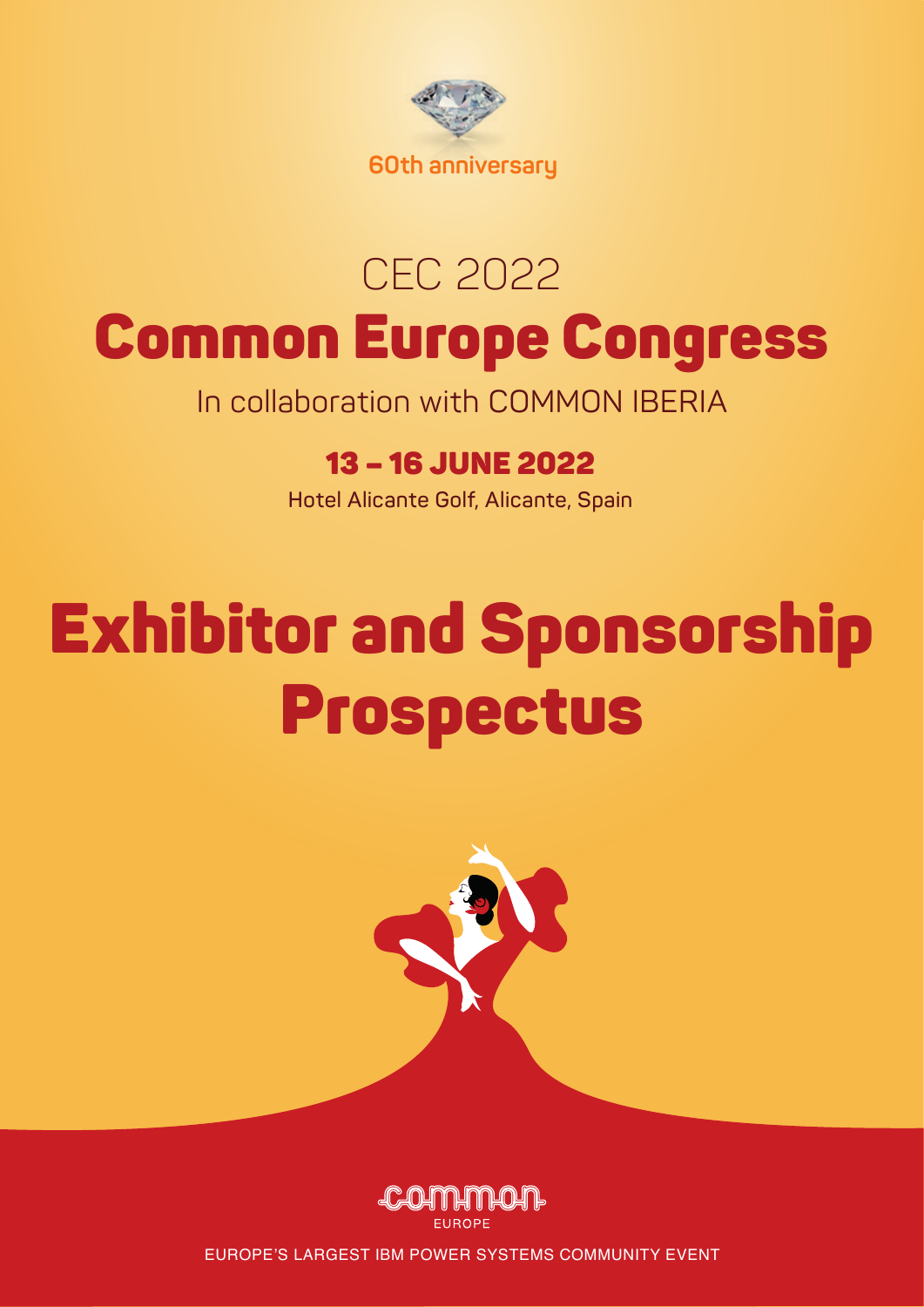

#### Invitation to Exhibit and Sponsor

It is our pleasure to invite you to exhibit at the 2022 COMMON Europe Congress. The Congress is one of the largest educational conventions representing IBM Power System users in Europe. It will be held on 13-16 June at the Hotel Alicante Golf, Alicante, Spain.

Exhibiting at or sponsoring the Congress is the ideal opportunity to reach hundreds of IT professionals working with IBM Cognitive Systems, Power Systems, IBM i, AIX, Linux and related technologies. As an exhibitor, you will not only gain unparalleled access to hundreds of customers and prospective customers but you can reach thousands of individuals through COMMON Europe's ongoing marketing.

The exhibition will be held on Monday 13 (evening only) and Tuesday 14 and Wednesday 15 June (full days). All food & beverages at the venue, including the Welcome Party Monday evening and one-hour networking reception Wednesday evening, will be in the exhibition area giving you the best opportunity to network with current and prospective customers to showcase your products. And like every year, attendees will have a free evening on Monday which is the perfect opportunity to gain more exposure and host a sponsored vendor event in the hotel.

Exhibitor space is limited so we encourage you to reserve your space as soon as possible.

To register, please send your completed application to **office@ComEur.org** with copy to Ranga@ComEur.org & Jonathon@ComEur.org

#### Maximize your Return on Investment

| <b>EXHIBITION VALUE</b><br>(Common Europe is VAT exempt)                                                    | <b>EXHIBITOR LEVEL</b> |                |                |                 |
|-------------------------------------------------------------------------------------------------------------|------------------------|----------------|----------------|-----------------|
|                                                                                                             | <b>BRONZE</b>          | <b>SILVER</b>  | <b>GOLD</b>    | <b>PLATINUM</b> |
| Included company registrations;<br>more booth persons extra price                                           | $\mathbf{1}$           | $\overline{c}$ | $\overline{2}$ | $\overline{3}$  |
| Customers/prospects invitations<br>at member rate                                                           | 5                      | 7              | 10             | 15              |
| Logo on website and mailings                                                                                | Yes                    | Yes            | Yes            | Yes             |
| Logo / 60 characters info on<br>screen in Expo area                                                         | Yes                    | Yes            | Yes            | Yes             |
| Bag Insert (A4 flyer provided by the<br>sponsor, other inserts extra)                                       | Yes                    | Yes            | Yes            | Yes             |
| Advertisement in program guide                                                                              | Logo                   | $1/4$ page     | 1/2 page       | Full page       |
| 30-second company elevator<br>speech in opening session                                                     | Yes                    | Yes            | Yes            | Yes             |
| Skirted rectangular table                                                                                   | No                     | Yes            | Yes            | Yes             |
| Booth visitor contact info thru<br>badge QR code if opted in by<br>participant                              | <b>No</b>              | Yes            | Yes            | Yes             |
| 25 minutes endor sessions in<br>main agenda                                                                 | No                     | No             | 1              | $\overline{c}$  |
| Vendor speaker, if other than booth<br>personnel, free for the day of<br>presentation (other days invoiced) | N <sub>o</sub>         | <b>No</b>      | $\mathbf{1}$   | $\mathbf{1}$    |
| Double exhibition space                                                                                     | No                     | No             | No             | Yes             |
| <b>Exhibition investment</b><br><b>COMMON Europe members</b>                                                | € 1000                 | € 3500         | €5000          | €7500           |
| <b>Exhibition investment</b><br>Non members                                                                 | €1600                  | €4350          | € 6000         | € 8750          |

Sponsorship below is limited to EXHIBITORS ONLY – first come first served basis.

| <b>ADDITIONAL SPONSORSHIP ITEMS</b><br>(Common Europe is VAT exempt)                           | <b>PRICE</b> | <b>STATUS</b>  |
|------------------------------------------------------------------------------------------------|--------------|----------------|
| Non-Expo sponsor insert in registration bag<br>(A4 flyer provided by the sponsor)              | € 350        | For all        |
| Banner in CEC meeting rooms foyer<br>(banner is provided by sponsor)                           | € 350        | For all        |
| Lanyard (cord) with sponsor and COMMON<br>Europe logo (lanyard is provided by sponsor)         | €1000        | 1 - available  |
| Sponsor logo on participant badge                                                              | €1000        | 1 - available  |
| <b>Registration bags with sponsor and COMMON</b><br>Europe logo (bags are provided by sponsor) | € 1500       | <b>SOLD</b>    |
| Sponsored solution provider event Tuesday<br>evening (14/06) - offered at the venue            | On request   | Limited number |
| <b>Extra space in exhibition</b>                                                               | On request   | Few available  |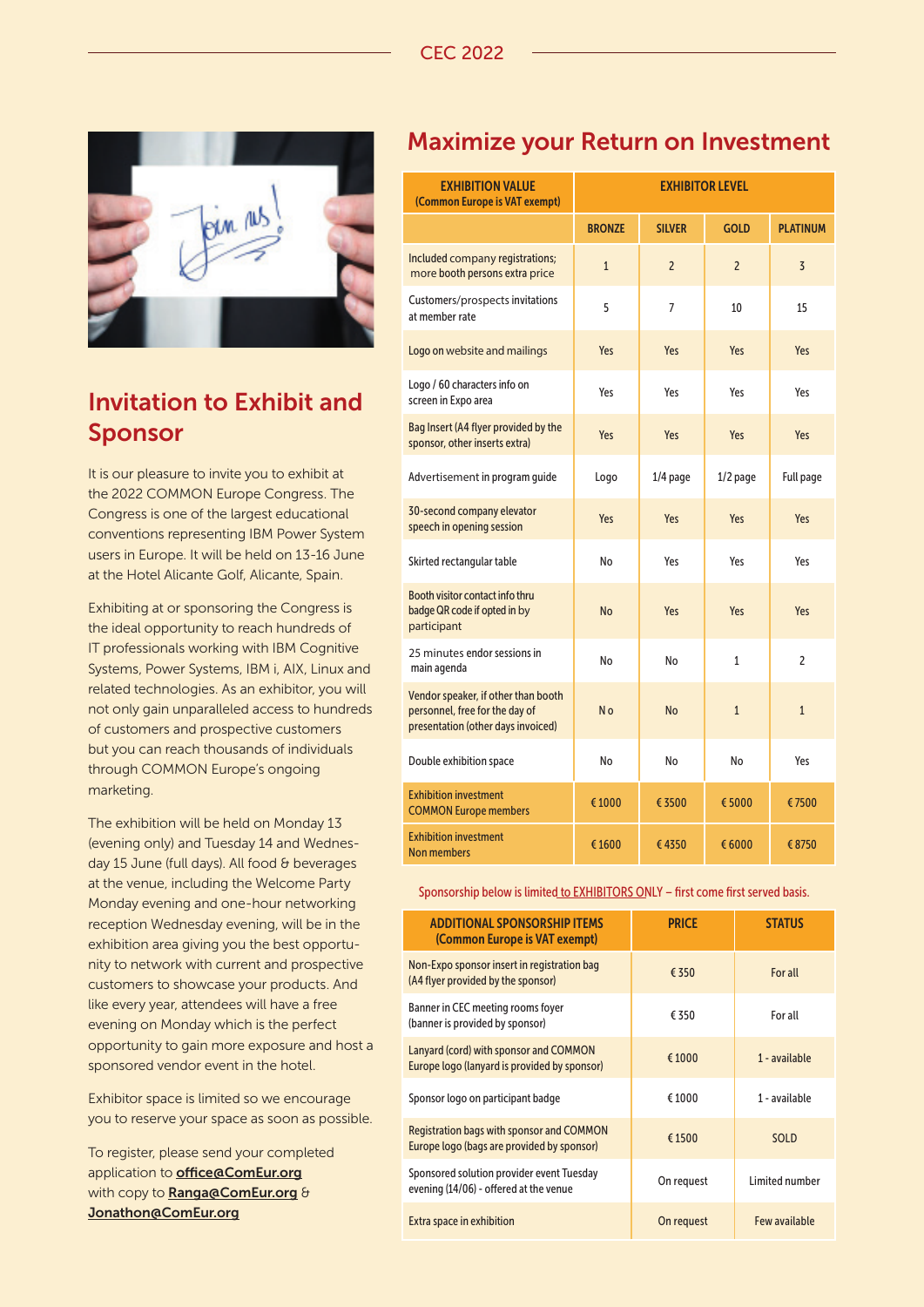#### Sponsor/Exhibitor Authorization Form

| First Name                                               | Last Name                                                           |                                                       |
|----------------------------------------------------------|---------------------------------------------------------------------|-------------------------------------------------------|
| Company                                                  |                                                                     |                                                       |
| Address                                                  |                                                                     |                                                       |
| City                                                     | Postal Code                                                         | Country                                               |
| Phone                                                    | Email                                                               |                                                       |
| Coordination Contact Email (if different than above):    |                                                                     |                                                       |
|                                                          | All listings and signage should read (your preferred company name): |                                                       |
| Desired Booth Number (select three in order preference): |                                                                     | (Common Europe reserves the right of final selection) |
|                                                          | Exhibitors you would like NOT to be placed next to (if possible).   |                                                       |
| Note: Booth personnel register strictly by 31st May.     |                                                                     |                                                       |

#### Please Indicate Sponsorships

| <b>Exhibitor levels</b> | <b>Member Rate</b> | <b>Non-member Rate</b>  |        |
|-------------------------|--------------------|-------------------------|--------|
| <b>Bronze</b>           | € 1000             | €1600                   | €      |
| Silver                  | € 3500             | €4350                   | €      |
| Gold                    | €5000              | € 6000                  | €      |
| Platinum                | €7500              | €8750                   | €      |
|                         |                    | <b>Exhibit subtotal</b> | €<br>0 |

| <b>Additional Sponsorship Items</b>                                                   |                  |        |
|---------------------------------------------------------------------------------------|------------------|--------|
| + Non-Expo sponsor insert<br>in registration bag                                      | € 350            | €      |
| + Bag inserts other than A4 Flyer                                                     | call for price   | €      |
| + Banner in CEC meeting rooms foyer                                                   | € 350            | €      |
| + Lanyard with sponsor and COMMON Europe<br>logo (lanyards provided by sponsor)       | €1000            | €      |
| + Sponsor logo on participant badge                                                   | € 1000           | €      |
| + Registration bags with sponsor and COMMON<br>Europe logo (bags provided by sponsor) | €1500            | SOLD   |
| + Sponsored vendor event Monday                                                       | call for price   | €      |
| + Extra space in exhibition                                                           | call for price   | €      |
|                                                                                       |                  |        |
| Additional sponsorship subtotal                                                       |                  | € 0    |
|                                                                                       | <b>TOTAL DUE</b> | €<br>O |

FILL IN, SAVE AND SEND BY E-MAIL

#### Important considerations:

All amounts due MUST be paid in full in advance — before the Congress. Logo will not appear in any communications or website until sponsorship is fully paid. If taking advantage of member rates, dues MUST be paid before sponsor application is entered. No sponsor will be allowed to enter the expo unless all sponsor fees and membership dues (if applicable) are fully paid.

| To register, please submit your completed<br>application to <b>office@ComEur.org</b><br>with copy to <b>Ranga@ComEur.org</b> &<br>Jonathon@ComEur.org    |
|----------------------------------------------------------------------------------------------------------------------------------------------------------|
| To make payment by bank wire/transfer,<br>please send to:                                                                                                |
| <b>COMMON Europe</b>                                                                                                                                     |
| Bank name: BIL (Luxembourg),                                                                                                                             |
| Bank id: BIC (SWIFT): BILLLULL                                                                                                                           |
| IBAN (Account number):                                                                                                                                   |
| LU98 0029 1688 5621 3800                                                                                                                                 |
| COMMON Europe ASBL registered under the Luxembourg R.C.S.<br>number F8448. The transaction is VAT exempt under article 44 1 y)<br>of Luxembourg VAT Law. |
| Owner of account:                                                                                                                                        |
| COMMON Europe asbl                                                                                                                                       |
| BPM 375084                                                                                                                                               |
| 4A Banzelt                                                                                                                                               |
| 6921 Roodt-sur-Syre - Luxembourg                                                                                                                         |
| office@comeur.org                                                                                                                                        |
| www.comeur.org                                                                                                                                           |